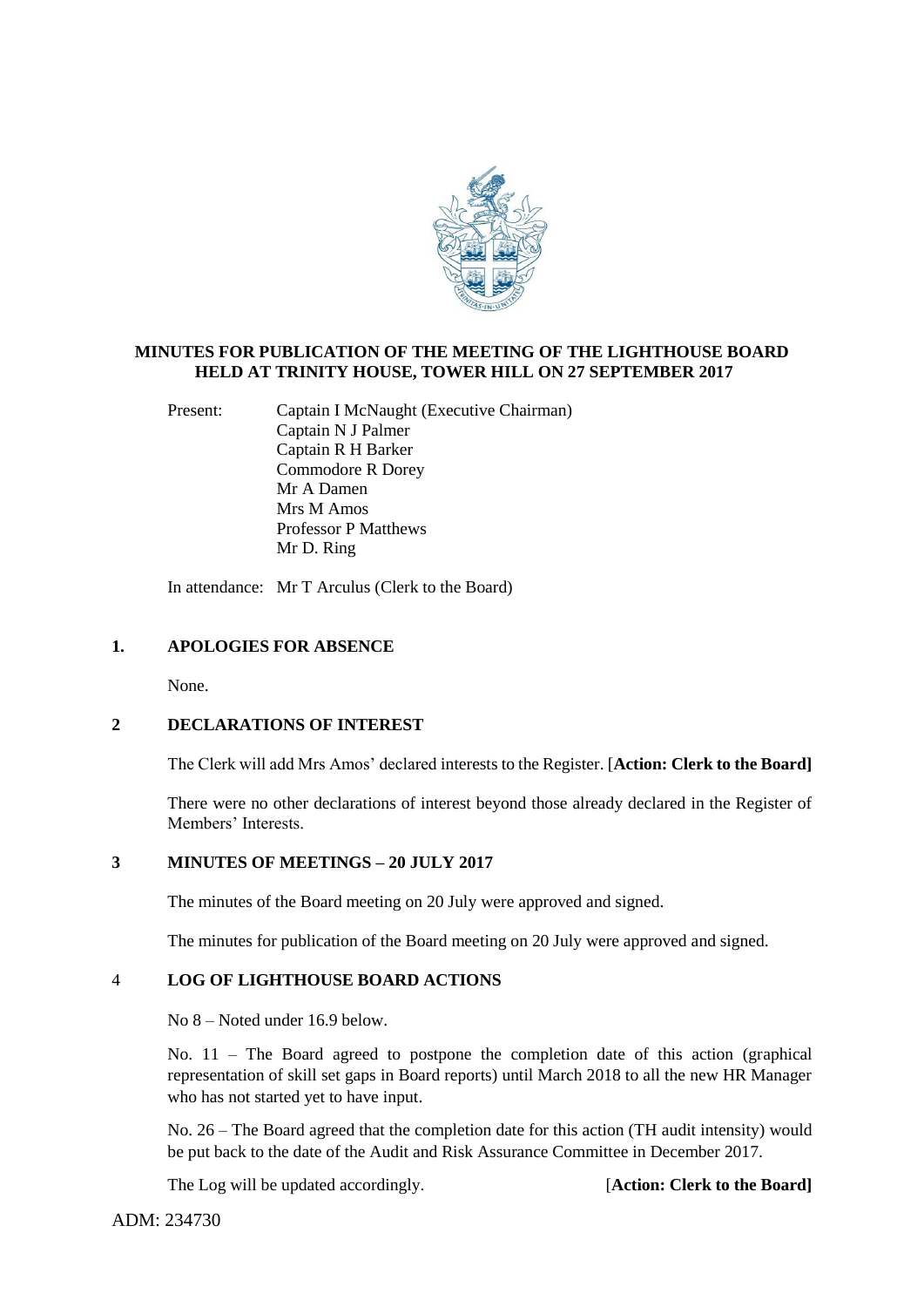The Board requested the Clerk to circulate dates of future meetings.

[**Action: Clerk to the Board]**

# **5 MATTERS ARISING**

None other than as discussed elsewhere.

# **6 HEALTH AND SAFETY MATTERS**

The Board noted the content of a report by the Health and Safety Manager.

In relation to the case of ill health in the Harwich Buoy Yard grit blasting booth the Board noted that the Buoy Yard Team Member (Temporary) involved did not report that he had been feeling unwell all day until he was interviewed by the Health and Safety Manager after the event. His illness was not a pre-existing condition known to Trinity House beforehand. The Board was pleased to note that the BYTM(Temp.) had made a full recovery.

# **7 DESIGNATED PERSON ASHORE'S REPORT**

The report from the Designated Person Ashore was noted.

### **8 BUSINESS PERFORMANCE**

The Board noted the report on Key Performance Indicators.

An inconsistency has been discovered in the AtoNs data believed to be due to transferring data from Maximo to Covalent. Mr Damen will investigate. **[Action: Mr Damen]**

BSL is behind both in terms of commercial and statutory work due to problems with the THV PATRICIA crane and a large amount of unplanned work responding to casualties and wreck and new dangers.

# **9 EXECUTIVE DIRECTORS' REPORTS**

Written reports from the Executive Directors concerning recent activities and events in their directorates were noted.

#### Business Services

Trinity House has received sanction to draw on the GLF Reserve in relation to the salvage of the Tug ELLA.

Finances are performing well at the mid-year stage including projected commercial income.

## R&RNav

The findings of the GIAA Internal Audit of R&RNav were discussed at the Audit and Risk Committee earlier the same day. The Board discussed the governance structure and accountability of R&RNav.

Captain McNaught and Captain Palmer will discuss governance of R&RNav and report to the Lighthouse Board. **[Action: Captains McNaught and Palmer]**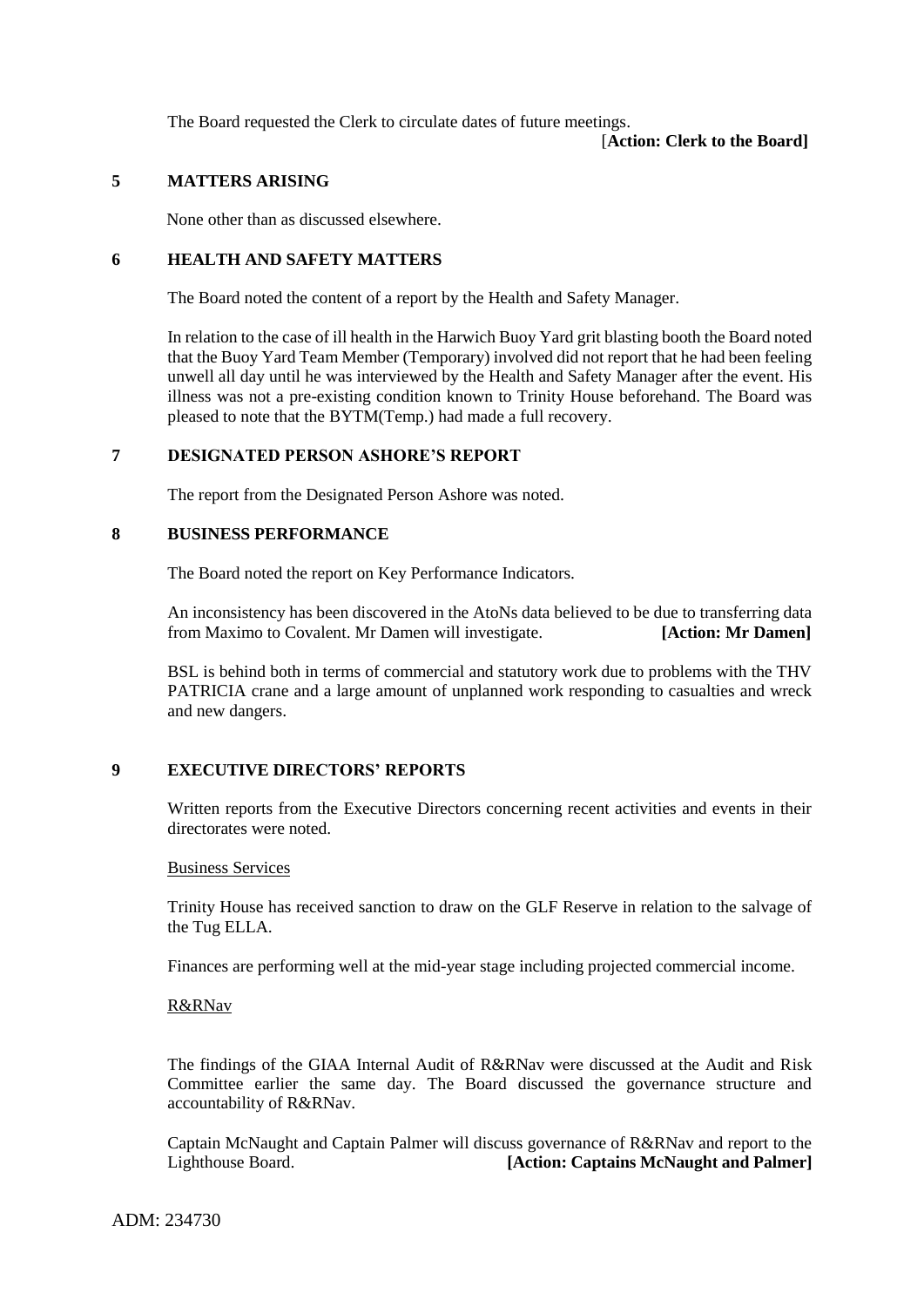### **Operations**

Commodore Dorey presented his report on Operations Directorate matters.

TH is undertaking commercial work on a large contract to provide buoy hire and vessel services on the extension of the Hornsea offshore windfarm. This is the first stage of a 30 month project. This is the largest offshore windfarm in the world. The Board agreed that this could be a good opportunity for publicity to demonstrate TH's green credentials. The PR and Records Manager should investigate PR opportunities in connection with this project.

# **[Action: Mr Neil Jones, PR and Records Manager]**

Captain Barker reminded the Board of the complete separation of TH's statutory role and its commercial arm.

Several staff changes have occurred in the SVS. All vacancies for captains and commanders in the SVS have now been filled.

The THV GALATEA P28 is now operational.

LV05 modernisation has been completed.

LV03 is currently alongside in Harwich, work will begin soon to fit new solar panels.

DGPS was offline for 13 hours on Sunday 23 July due to a Firmware fault resulting from an auto-reset of an internal clock. A patch for the software is now being rolled out across the whole network. TH took prompt action to issue Notices to Mariners and there were no serious consequences for navigation. The outage has resulted in some past-performance data being lost.

TH has established that a single tender action is not possible in relation to the Monitoring procurement. NLB must now decide how to proceed. TH stands ready to assist if required.

### Secretariat

Captain McNaught expressed his gratitude to all involved in the success of TH's participation in London International Shipping Week.

#### Navigational Requirements

Captain Barker reported on the wreck of the decommissioned tug ELLA. The owner was not insured for the operation to raise the wreck which meant that the SoSRep has directed TH to organise the salvage operation at the expense of the GLF. It is an offence not to comply with a SoSRep direction.

An accelerated tender exercise has been conducted and a salvage firm has been selected. The procurement process is currently in the mandatory standstill period which will end at midnight on 4 October. The aim will be to raise the wreck mid-October. Nothing is known about why the ELLA sank nor how much sand she will have taken-on during her time on the bottom. Therefore there are some risks which may add to projected costs to raise her and take her to Rotterdam to be scrapped.

TH will engage a specialist to trace the assets of the owner of the ELLA's.

**[Action: Clerk to the Board]**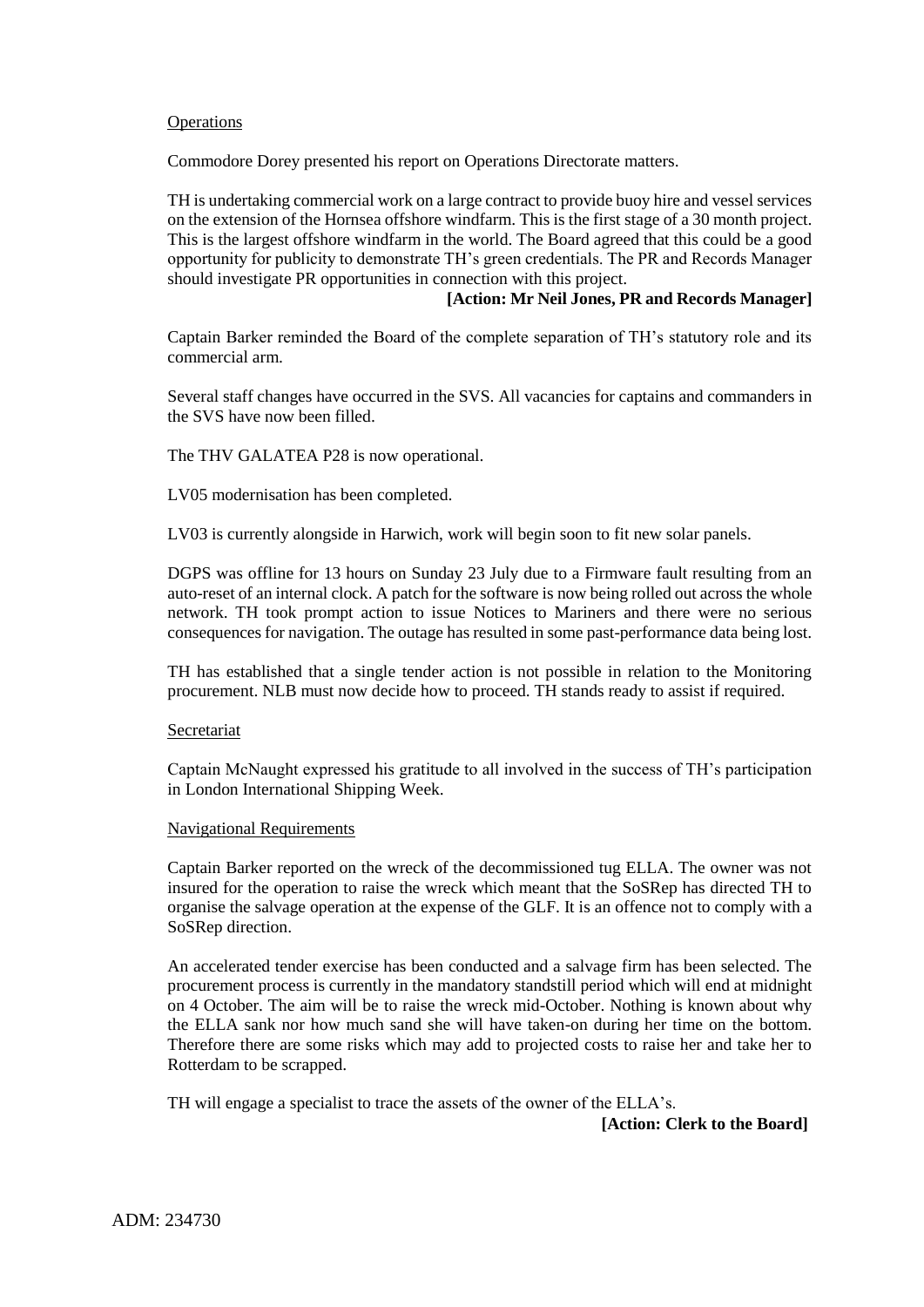Captain Barker reminded the Board that THV ALERT originally responded within 2 hours in the 6 hour response area. The wreck was 2 miles away from the reported position but THV ALERT was able to locate it.

The operation to raise the wreck of the MV FLUVIUS TAMAR is largely complete. The hatch covers remain on the seabed but are not a danger to navigation and will be removed.

At the time of the Board meeting a fishing vessel had capsized off Plymouth and was being monitored by Trinity House although it was within the jurisdiction of the Queen's Harbour Master.

## **10 ROYAL SOVEREIGN LIGHTHOUSE**

A report on Royal Sovereign Lighthouse by RSK Ltd. was introduced by Mr Damen and Commodore Dorey. The urgent problem with the structure is delamination of the underside of the living platform. Examiners are looking at alternative solutions for providing AtoN in the area.

TH will need to spend money on studies to understand all the options in order to be able to make provision in case it needs to be demolished. The proposal is to put money for professional services in the Corporate Plan bid for 2018/19 and for potential demolition in 2019/20.

Mr Damen explained that we have engaged with the DfT on this matter.

Hazard warning signs have been attached to the structure to warn-off fishermen. The Examiners will look at making it an 'area to be avoided' on charts.

## **11 AIDS TO NAVIGATION PERFORMANCE**

Captain Barker presented the report on AtoN performance.

DGPS outages reported.

Racons now sit at 99.1%.

The statistics for availability are good.

Report noted.

#### **12 FLEET REVIEW**

Commodore Dorey provided an update on the Fleet Review.

The co-ordinated plan is continuing and we are learning from it. Data on the risk response criteria are being captured from the plan. The Planning Centre is setting up a dashboard to help with analysis.

Work on the Braemar Report is ongoing. A draft update report will be submitted on 6 October for comments by the GLAs.

The Working Group is scheduled to take place on 11 October.

The Project Board is scheduled for 28 September but should be postponed until after the Working Group. **[Action: Commodore Dorey]**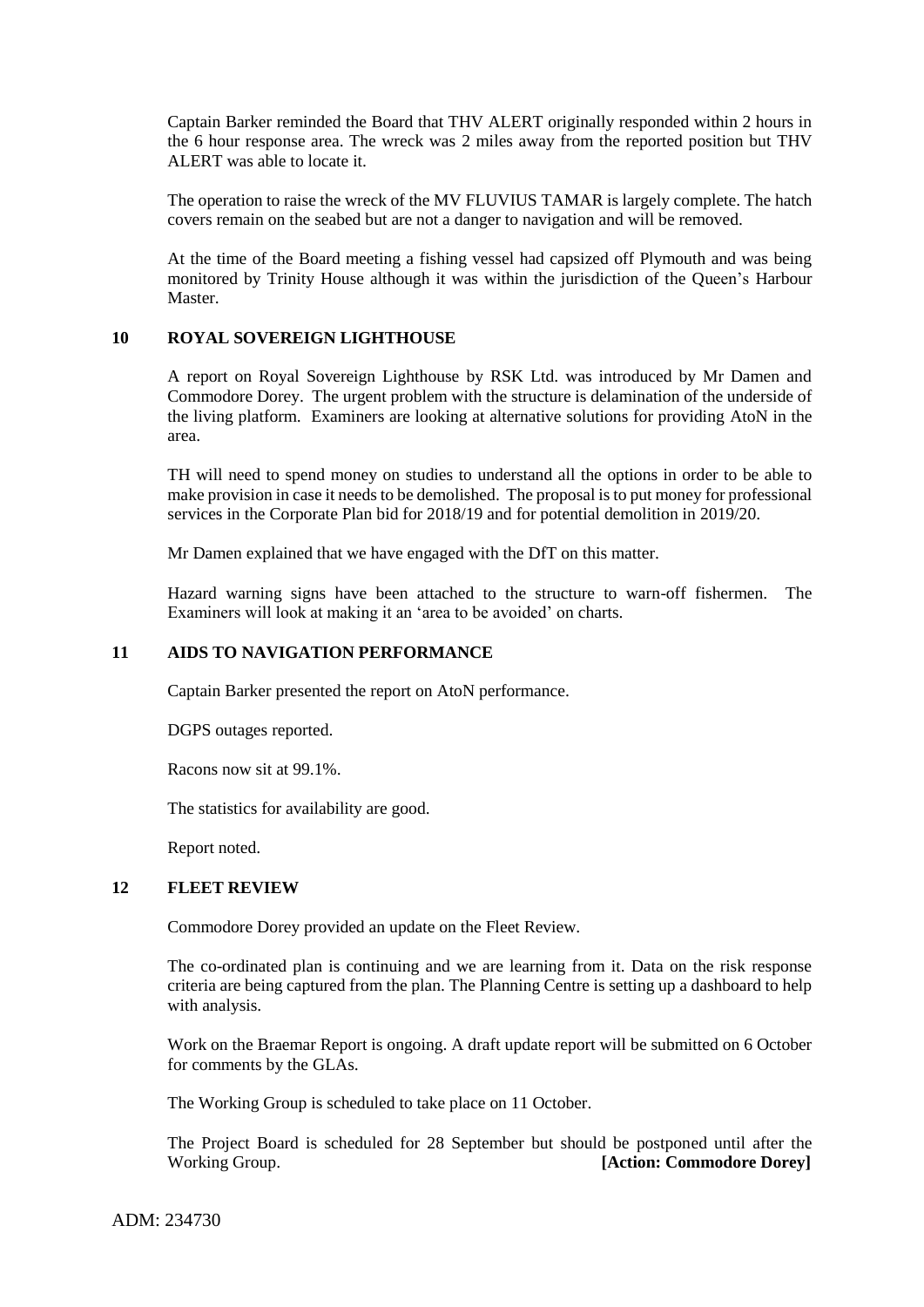The Reference Group is scheduled for 16 November.

### **13 MATTERS FOR DISCUSSION**

### **13.1 DfT and Parliamentary Matters**

Captain McNaught has met with Roger Hargreaves (Maritime Director, DfT) who was very content with LISW.

Professor Matthews has met with DfT and encountered a very positive attitude to TH's approach to business and innovation.

### **13.2 Corporate Governance**

The Board noted Lucy Chadwick's (Director General International, Security and Environment Group, DfT) recent letter to Captain McNaught and his reply on the subject of corporate governance and in particular the role of the Executive Chairman. The Board discussed the governance structure and agreed that it should reflect the hybrid status of Trinity House. One of the options to be considered is the position of a full time Chief Executive and a Non-Executive Chair drawn from the Court. **[Action: Clerk to the Board]** 

### **14 STRATEGIC ISSUES**

### **14.1 Corporate Plan 2018-23**

An update on the Corporate Plan was presented by Mr Damen.

### **15 JSB MATTERS**

The Clerk in his capacity as Secretary to the JSB introduced the JSB Strategic Agenda. The Board noted the JSB Strategic Agenda.

## **16 OTHER MATTERS TO BE NOTED OR APPROVED**

### **16.1 Audit & Risk Assurance Committee (ARAC)**

Mrs Amos reported on the proceedings of the ARAC earlier that day.

TH is making excellent progress with the internal audit plan.

TH is considering a more streamlined audit plan.

On the subject of cyber security, a right-size dashboard will be developed and cyber security will be added as a standing agenda item.

The audit planning event will take place in November.

TH will do independent audits on CMCS and DGPS.

# **16.2 Cyber Security**

The Board noted the GIAA bulletin (Issue 6 September 2017) on cyber security which had been discussed at the ARAC that morning.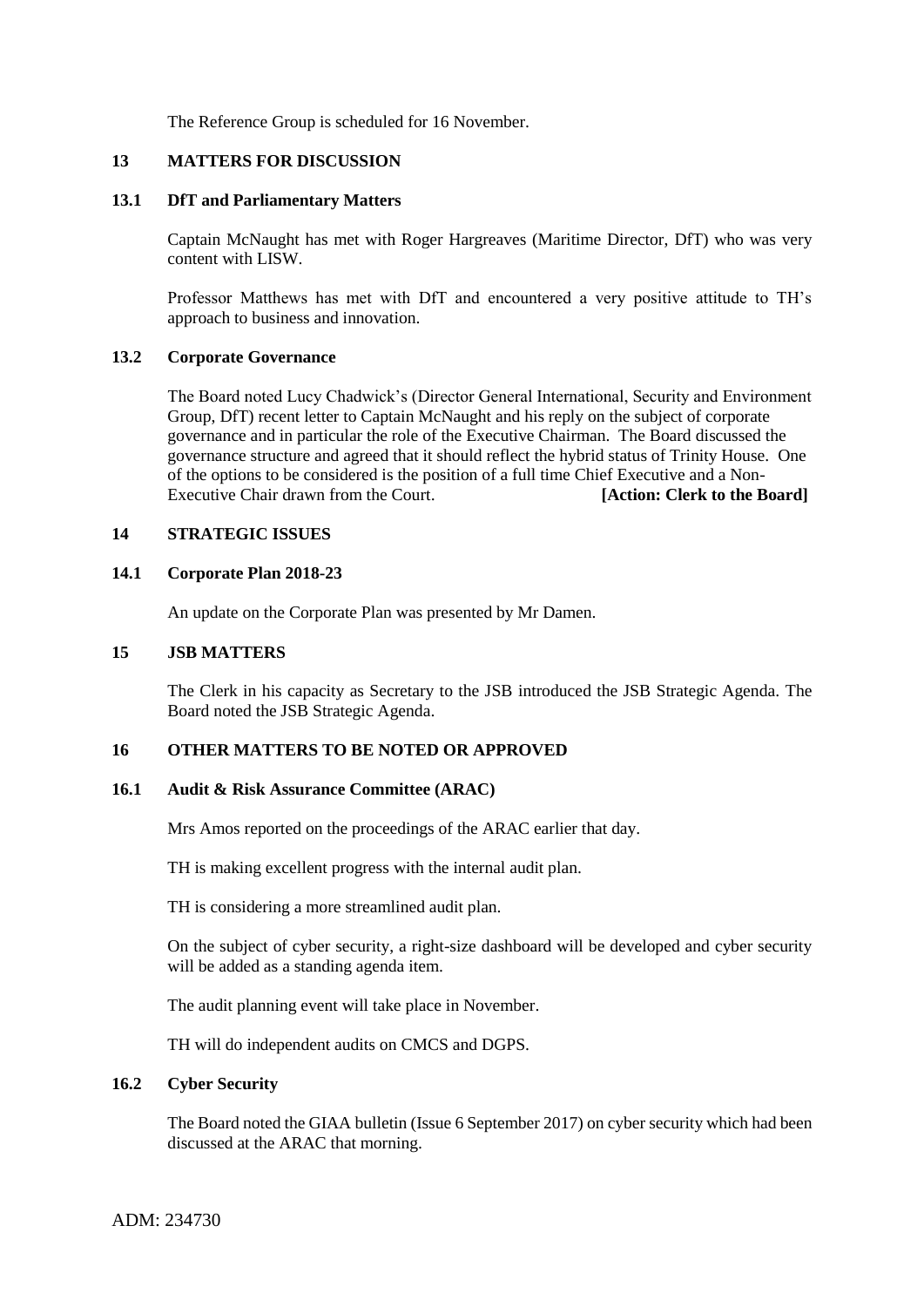# **16.3 Non-Executive Directors' Objectives**

The Clerk presented the NEDs' objectives for 2017/18 which had been amended following the last Board meeting). The Board requested further minor amendments.

### **[Action: Clerk to the Board]**

# **16.4 Verbal Report by Chair of Directors' Remuneration Committee**

Professor Matthews reported on the Director's Remuneration Committee. The Board agreed the proposed new consolidated arrangements to apply from 1 April 2017. Professor Matthews will confirm with DfT. *[Action: Professor Matthews]* 

Remuneration Committee also looked at what the system should be below Director Level.

# **16.5 Real Property Policy**

The Board approved the amended Real Property Policy.

## **16.6 Engineering Policy**

The Board approved the amended Engineering Policy.

## **16.7 Review of Board Effectiveness 2016 – Outstanding Items**

The Clerk presented suggestions on how the two outstanding items from the 2016 effectiveness review could be fulfilled. The outstanding recommendations from the DfT's questionnaire "Unlocking your board's full potential" were:

- The board has a clear set of objectives independent from those of the organisation
- *Induction and development programmes ensure board members remain up-to-date throughout their tem on the board - the Board considered that this is not in place for NEDs*.

The Board accepted the suggestions and requested the addition of "NEDs to meet with DfT sponsors at least twice a year" as a Board objective. **[Action: Clerk to the Board]**

Professor Matthews will feed back to the Clerk on how "creativity" could be included in the Board's objectives. **[Action Professor Matthews]**

## **16.8 Review of Board Effectiveness 2017**

The Clerk presented a report on the annual effectiveness review 2017.

Board members were requested to consider the effectiveness of the Board and to complete the questionnaire provided by the DfT before the 12 October meeting

## **[Action: Clerk to the Board]**

Responses will be summarised by the Clerk prior to Captain McNaught's meeting with Lucy Chadwick (DfT) in November. [**Action: Clerk to the Board]**

## **16.9 Future 500**